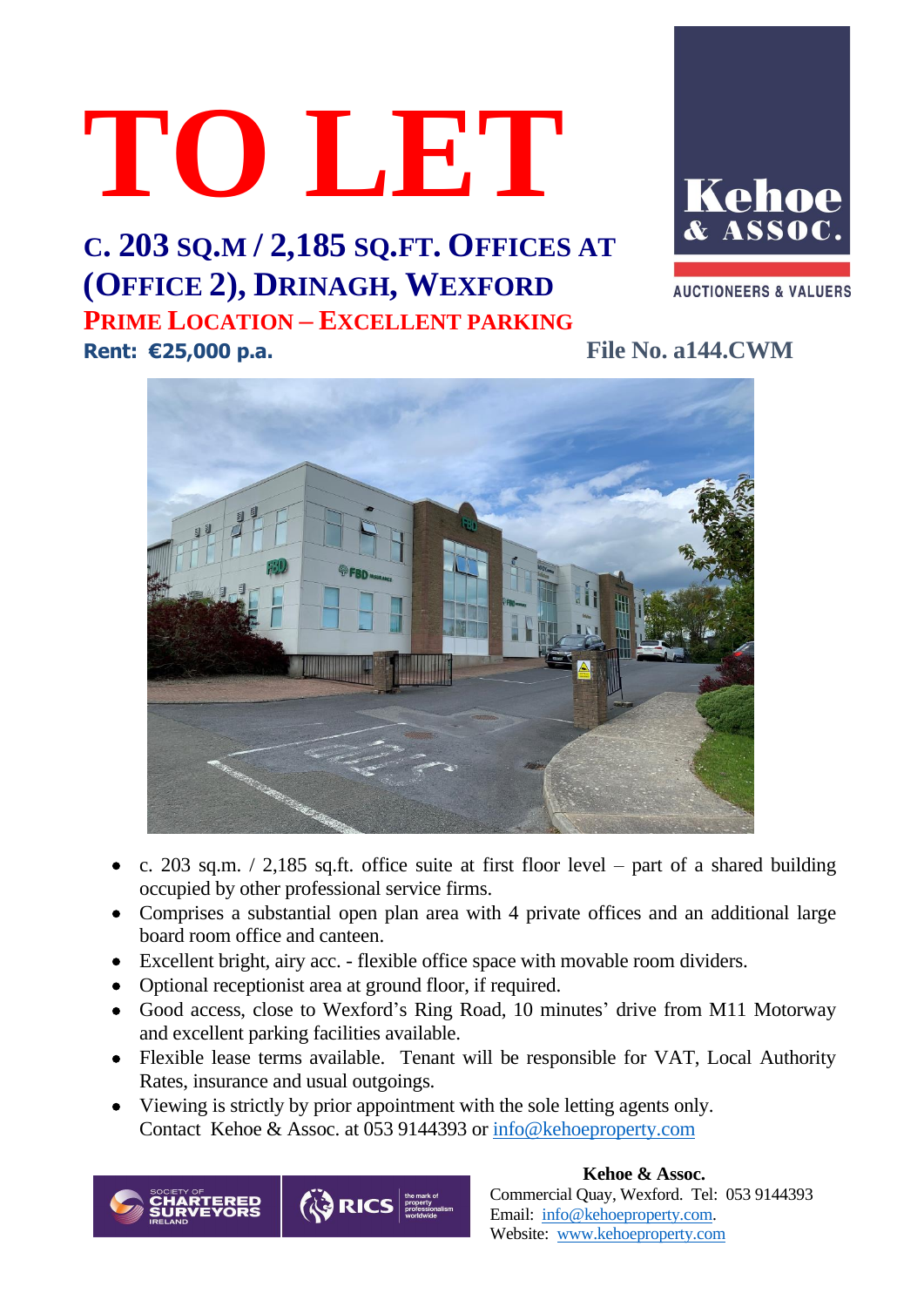### **LOCATION**

Situated at Drinagh, this office suite is perfectly positioned close to Drinagh Retail Park and with easy access to the N11/N25 Wexford's Ring Road. It is only 5 minutes' drive south of Wexford Town Centre. This location is also convenient to the M11 Motorway connection at Oilgate. Adjoining occupiers include; Zurich, Coca Cola, Waters Technology, Drinagh Retail Park, Meadows & Byrne, McDonalds, Kelly's Café, etc.

#### **GENERAL DESCRIPTION**

The offices are situated at first floor level in a shared office building with other professional services firms. These are bright, modern and contemporary offices extending to c. 203 sq.m. / 2,185 sq.ft. There is ample parking available. The accommodation is laid out in one large open plan office, canteen facilities, store room (optional office), board room and 3 individual offices. The offices are situated at first floor level with concrete stairs and lift access. Other occupiers in this building include; M. J. O'Connor & Co., Solicitors and FBD. This is flexible accommodation and the various offices could be altered, depending on the precise requirements of the tenant.

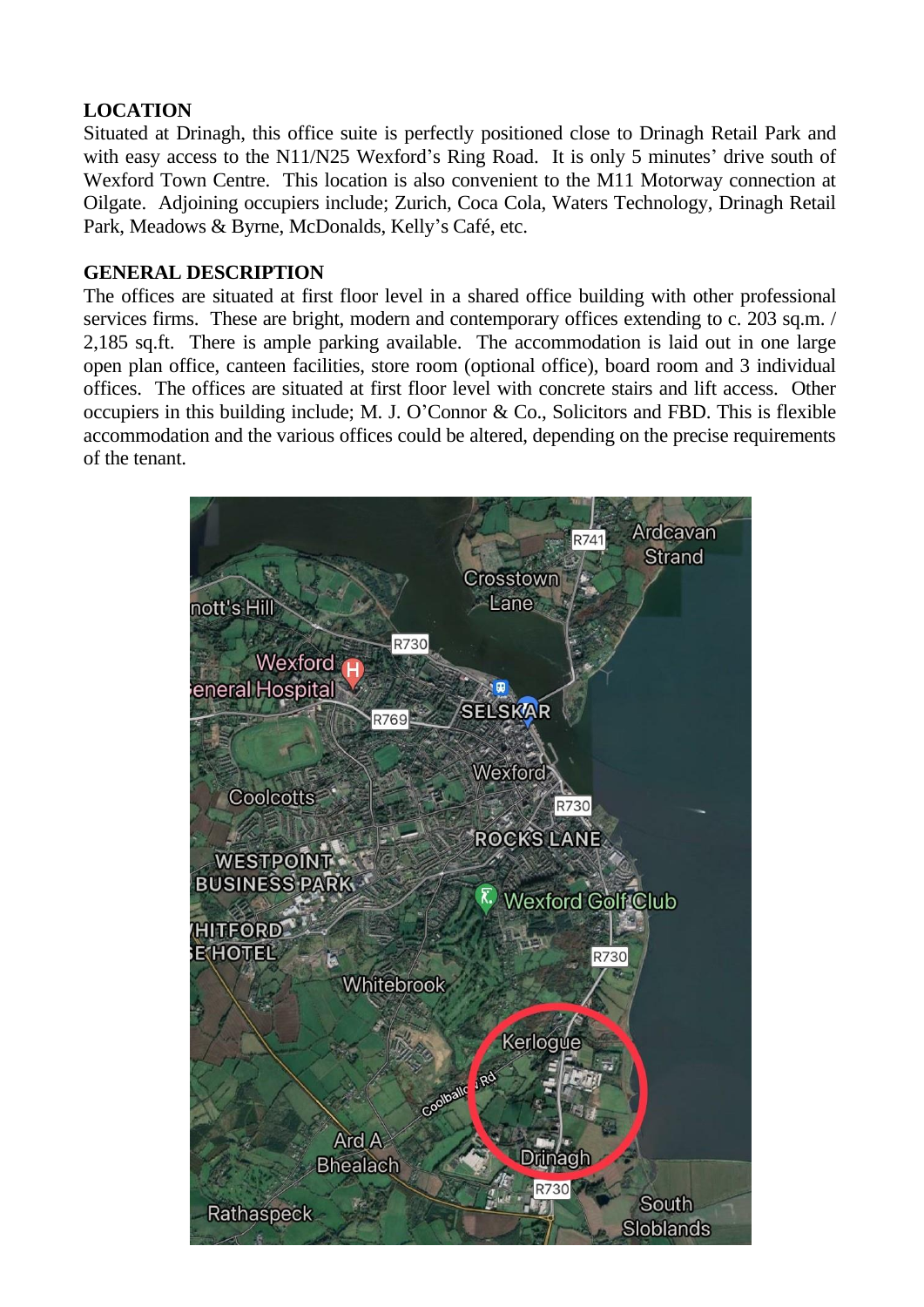## **ACCOMMODATION**

| Reception Area (optional)             |                          |                                                                                                                                       |
|---------------------------------------|--------------------------|---------------------------------------------------------------------------------------------------------------------------------------|
| Concrete Stairs & Lift to First Floor |                          |                                                                                                                                       |
| <b>Communal Landing Area</b>          |                          |                                                                                                                                       |
| W.C.'s x 2                            |                          |                                                                                                                                       |
| Large Open Plan                       | $12.64m$ (max)           |                                                                                                                                       |
| Area                                  | x 11.09m                 |                                                                                                                                       |
| Office 1                              |                          | 4.99m x 2.64m With privacy glass blinds & large<br>window<br>overlooking car parking entrance. Comms points and<br>electrical points. |
| Canteen                               |                          | 3.69m x 2.22m With fitted floor units, stainless steel sink unit with<br>undercounter appliance space.                                |
| Office 2 / Optional                   | $2.68m \times 2.23m$     |                                                                                                                                       |
| <b>Storage Room</b>                   |                          |                                                                                                                                       |
| <b>Board Room</b>                     | 5.51m x 4.18m            | With privacy glass blinds and internal blinds. Comms<br>points and electrical points.                                                 |
| Office 3                              | $4.06m \times 3.93m$     | Corner unit with dual aspect lighting. Comms points<br>and electrical points.                                                         |
| Office 4                              | $4.07m$ (max) x<br>2.76m | With window overlooking front car parking area.<br>Comms and electrical points.                                                       |

**Total Floor Area: c. 203 sq.m. / 2,185 sq.ft.**







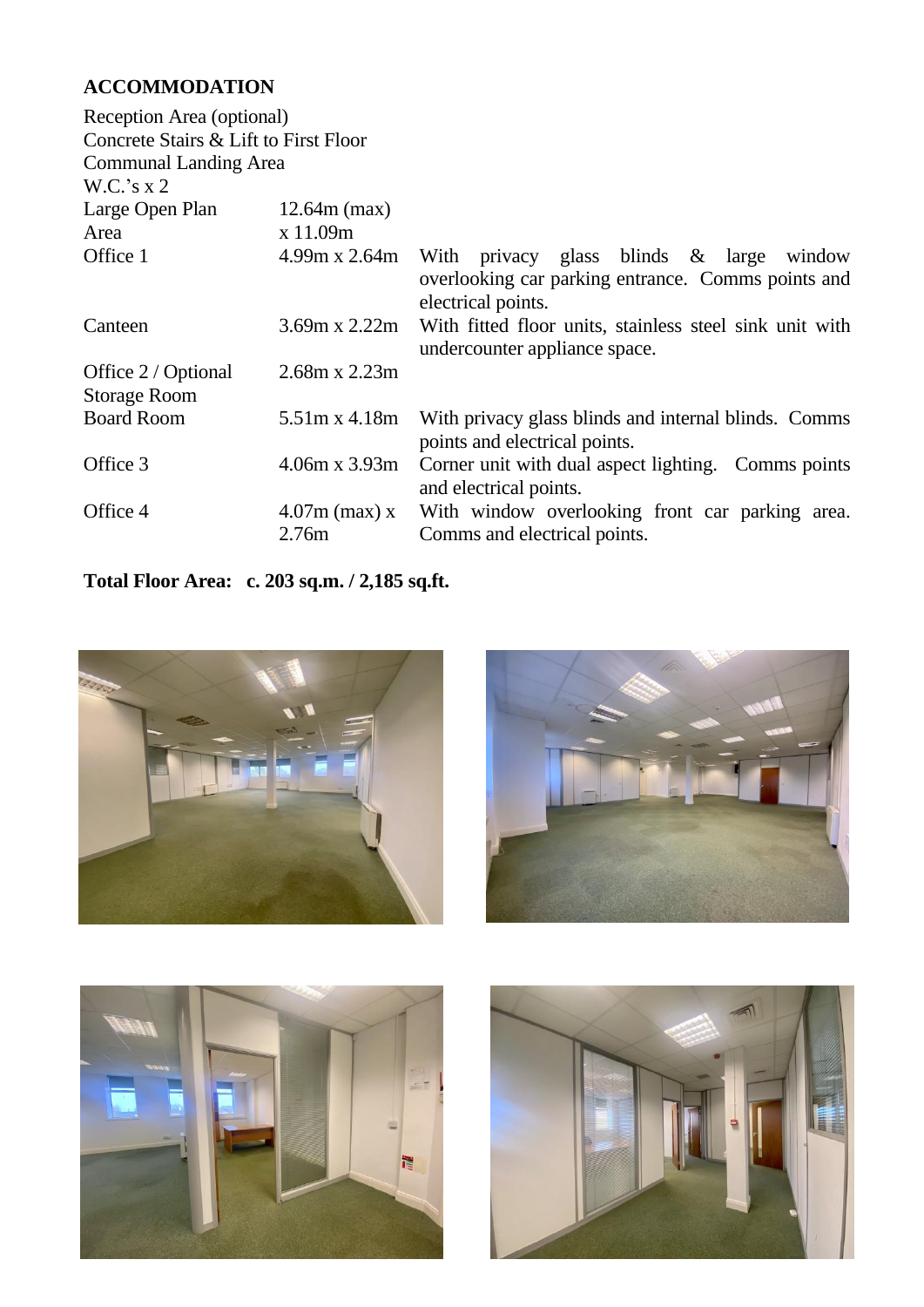

**VIEWING: S**trictly by prior appointment with the sole letting agents. Contact Kehoe & Assoc. on 053 9144393

**DRECTIONS:** In Wexford town proceed out the Rosslare Road passing the Zurich building on the right-hand side. Continue for approximately 250m. The available offices are situated within the M.J. O'Connor building, directly opposite The Farmers Kitchen.